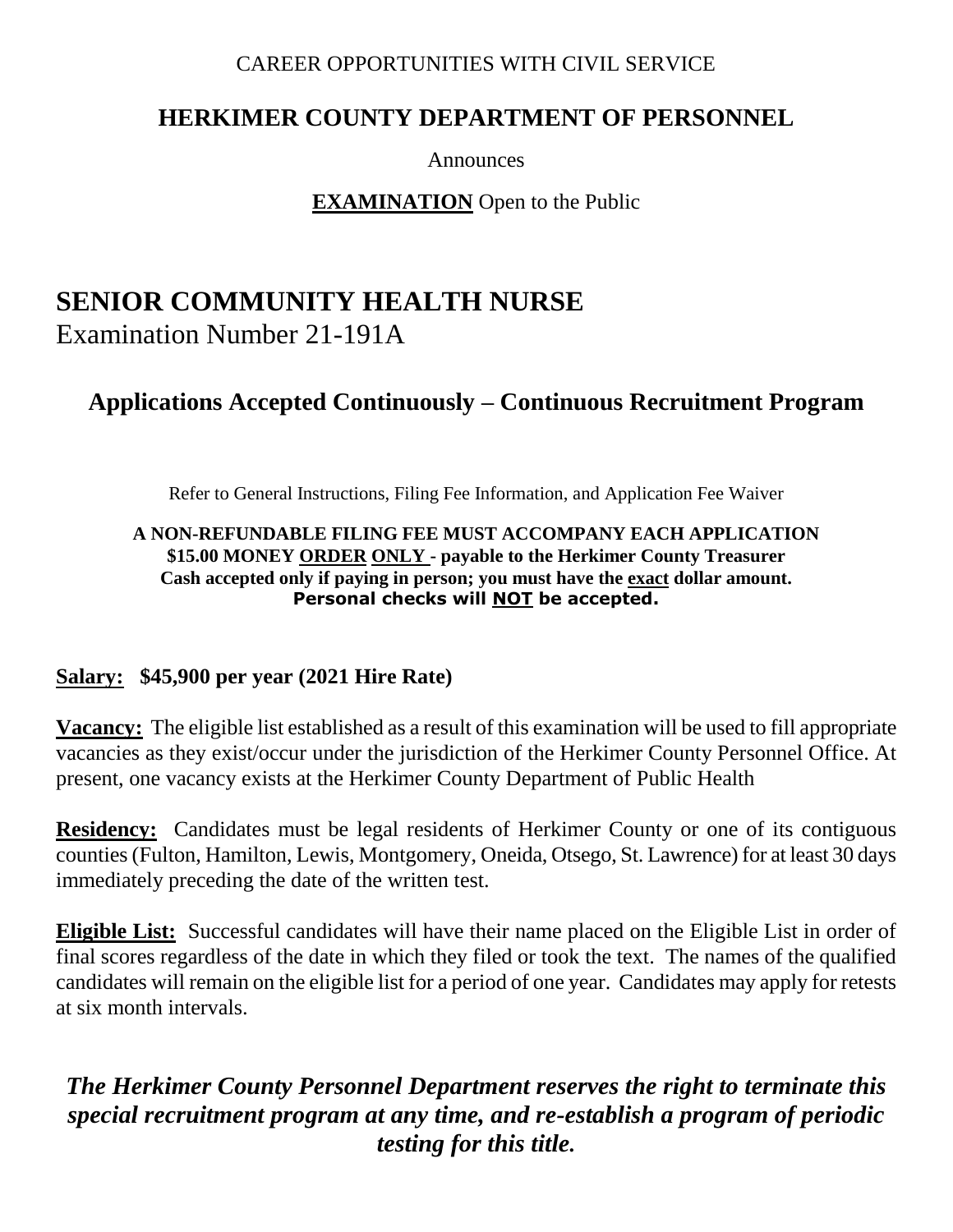**Duties:** This position involves the performance of high level community health nursing activities including responsibility for assessment of health needs and developing the plan of care for individuals and families. The position is distinguished from that of Community Health Nurse by the assignment of more difficult cases and increased responsibility for making patient assessments and amending care plans, along with the evaluation of data and planning of policies and evidence based interventions. The incumbent is also responsible for the initial implementation of nursing care plans and providing nursing care as well as the periodic re-evaluation of individual and family nursing needs. The work is performed under the general direction of a Supervising Community Health Nurse with wide leeway allowed for the exercise of independent judgment for planning and carrying out assignments. Supervision is exercised over Community Health Nurses and other subordinate staff. Does related work as required.

### **MINIMUM QUALIFICATIONS FOR TAKING THE TEST:**

Candidates must meet the following requirements on or before the date of filing application:

### **MINIMUM QUALIFICATIONS:**

- **Either** (A) A baccalaureate degree in nursing from a regionally accredited or New York State registered four-year college or university and one year experience as a Registered Professional Nurse;
- **Or (B)** A registered professional nurse with: **(a)** two years experience working as a Registered Professional Nurse.

**SPECIAL REQUIREMENT:** Licensure and current registration to practice as a Registered Professional Nurse in New York State.

#### **SUBJECT OF EXAMINATION**

The only subject of examination will be an evaluation of your training and experience. You are, therefore, asked to include in your application a summary of all pertinent training and experience in sufficient detail so that your background may be evaluated against the duties of the position.

In your *summary of training*, include all college course work, formal in-service training, and seminars you have attended. You must specify either the number of credits received or the number of contact hours and dates of attendance. Also include a copy of your professional license or documentation indicating eligibility for licensure. Specify the date that your license was first issued.

In your *summary of experience*, you must specify the dates of your employment, the number of hours worked per week, your title, and the main duties for each. **Be specific**; vagueness and ambiguity will *NOT* be resolved in your favor. Candidates who submit incomplete applications or documentation may be disqualified.